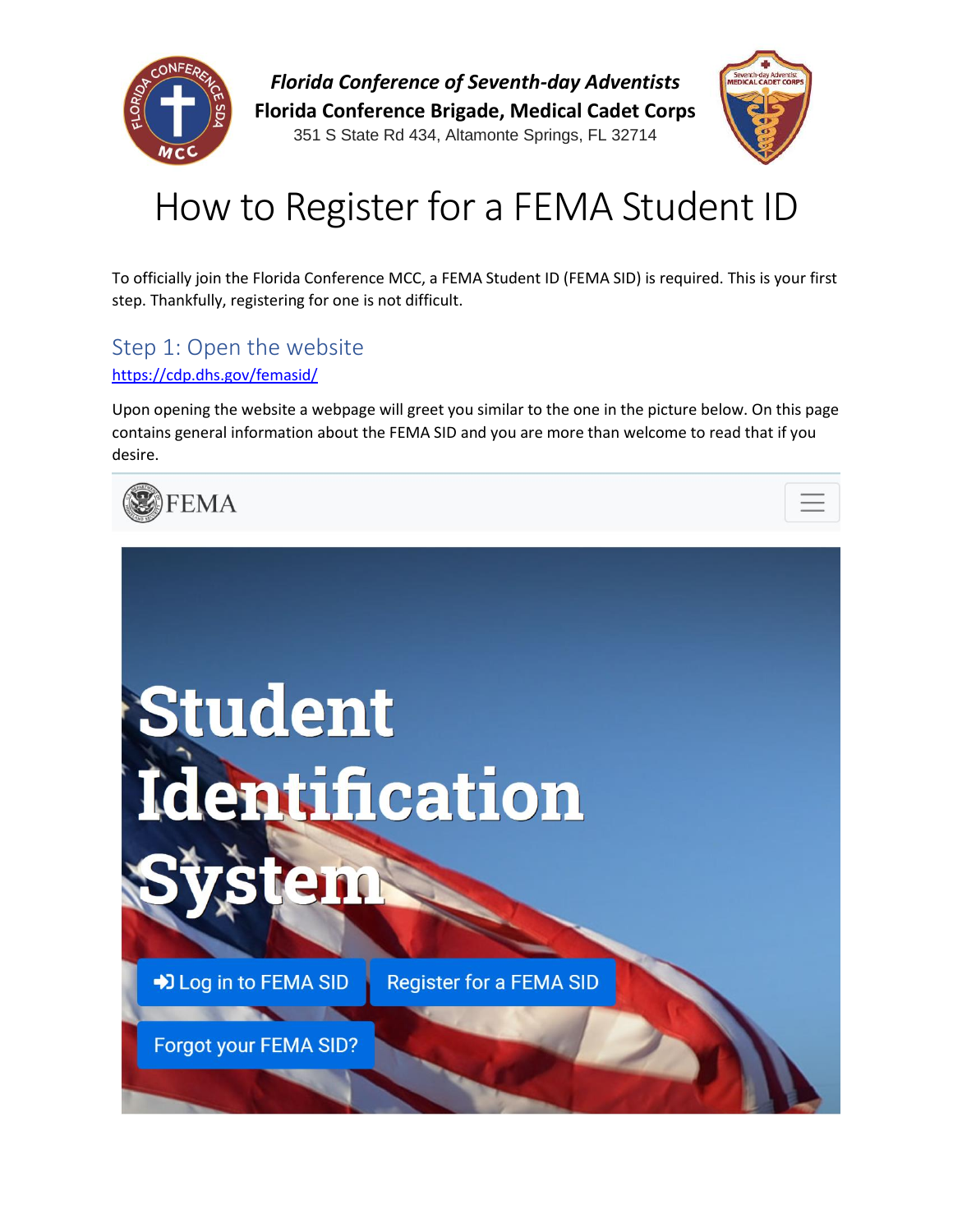## Step 2: Open the Registration Page

**Register for a FEMA SID** 

To register for a new FEMA SID, click on **and the website will** and the website will redirect you to a registration page.

Upon pressing the button, you are redirected to the registration page which appears like the following:



## Complete this form to register for your FEMA Student Identification Number (FEMA SID)

> Paperwork Burden Disclosure Notice

All fields are required unless indicated otherwise.

#### **Full Legal Name**

육장

Please provide your full legal name. Do not use shortened versions, nick names or abbreviations.

| <b>First Name</b>            | Middle Name (optional)        | <b>Last Name</b>              |
|------------------------------|-------------------------------|-------------------------------|
| <b>Full Legal First Name</b> | Middle Name                   | <b>Full Legal Last Name</b>   |
| Suffix                       | Maiden Name (optional)        | Preferred Name (optional)     |
|                              | Maiden or Alternate Last Name | The name you go by, if not yo |

#### **Primary Contact Information**

 $\label{eq:2.1} \mathcal{L} = \mathcal{R}(\mathcal{L}(\mathcal{L})) = \mathcal{L}(\mathcal{L}) = \mathcal{L}(\mathcal{L})$ 

Your individual business email will be used to send your account information and other email alerts.

If you are not redirected, clicking on this website will take you there. <https://cdp.dhs.gov/femasid/register>

 $\mathcal{H}^{\mathcal{G}}_{\mathbf{z}}$  ,  $\mathcal{H}^{\mathcal{G}}_{\mathbf{z}}$  ,  $\mathcal{H}^{\mathcal{G}}_{\mathbf{z}}$ 

## Step 3: Fill out the Registration Form

The next step includes for you to fill out the registration form. The types of required information include the following:

[편집] 2010년 1월 1일

- Full Legal Name
- Primary Contact Information
- When and Where you were Born
- Security Questions
- Create a Password
- Agreeing to the Privacy Statement

After all of the required fields are filled out, press the Register Button.

### **Register**

 $\overline{uv}$  and